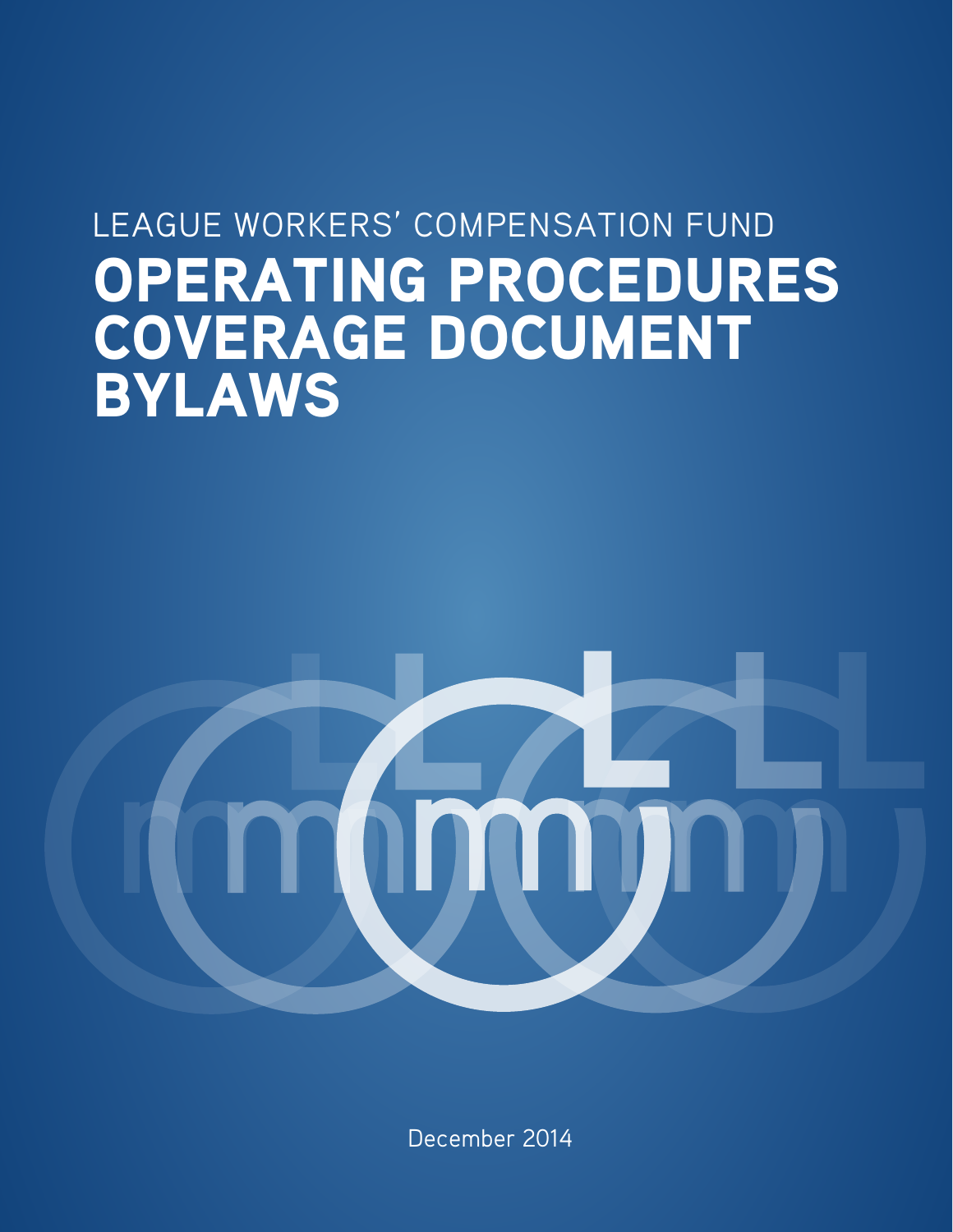#### Forward

The Fund Bylaws, Operating Procedures and Coverage Summary result from actions by the Michigan Municipal League Workers' Compensation Fund Board of Trustees and from requirements of the Michigan Workers' Compensation Agency.

This compilation provides a convenient reference source of information for Fund Trustees, officials of present and prospective Fund members and the staff.

The Fund Trustees retain the right to change, add to, deviate from, or discontinue any policies or procedures contained herein.

Please address any questions or comments about the operation of this Fund to the Risk Management Division of the Michigan Municipal League in Ann Arbor.

> Michigan Municipal League Workers' Compensation Fund 1675 Green Road Ann Arbor, MI 48105 (800)653-2483 or (734)662-3246

> > www.mml.org email: thefund@mml.org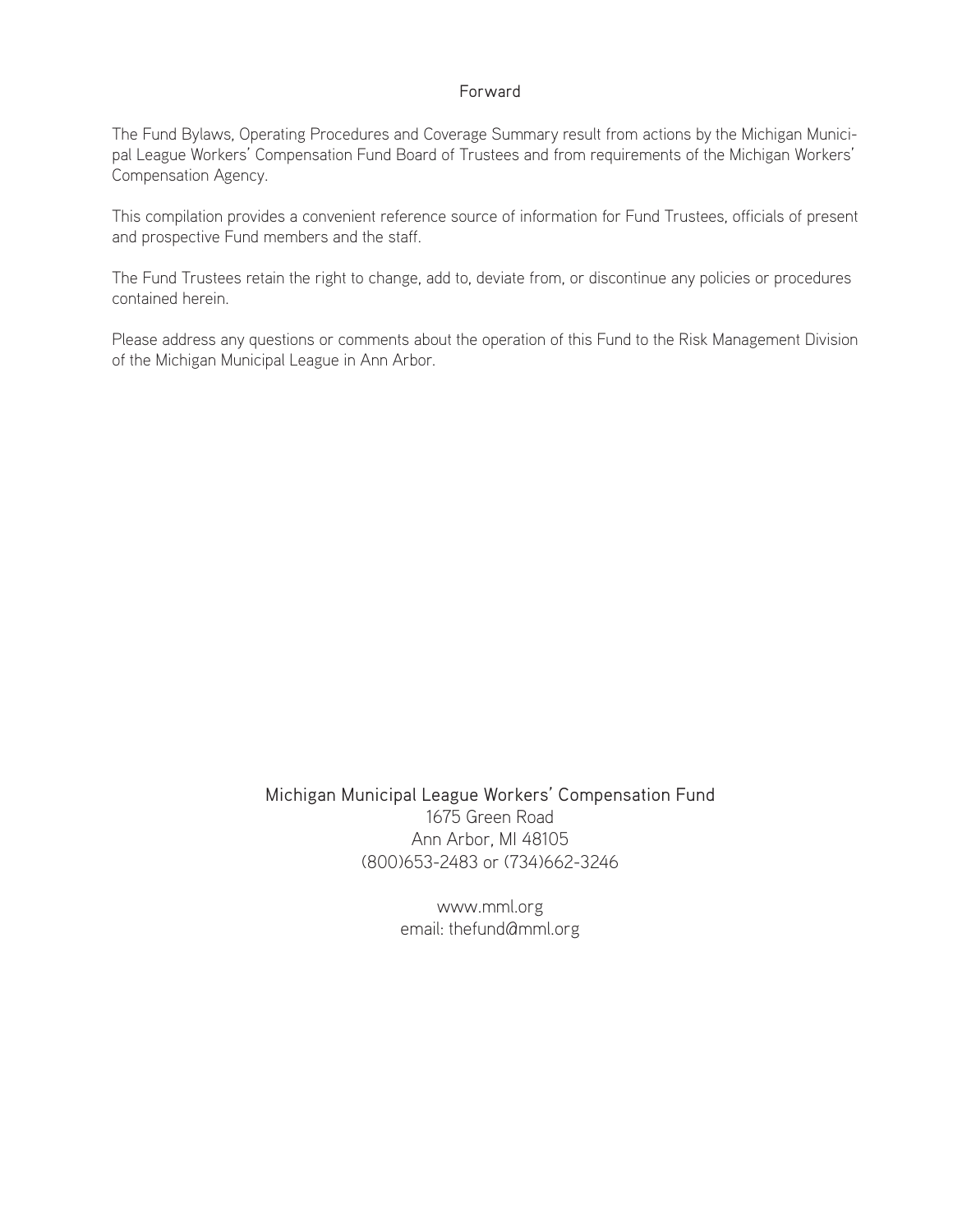# Fund Bylaws

# **Operating Procedures**

| Employment of Persons Without Workers' Disability |  |
|---------------------------------------------------|--|
|                                                   |  |
|                                                   |  |

# Coverage Summary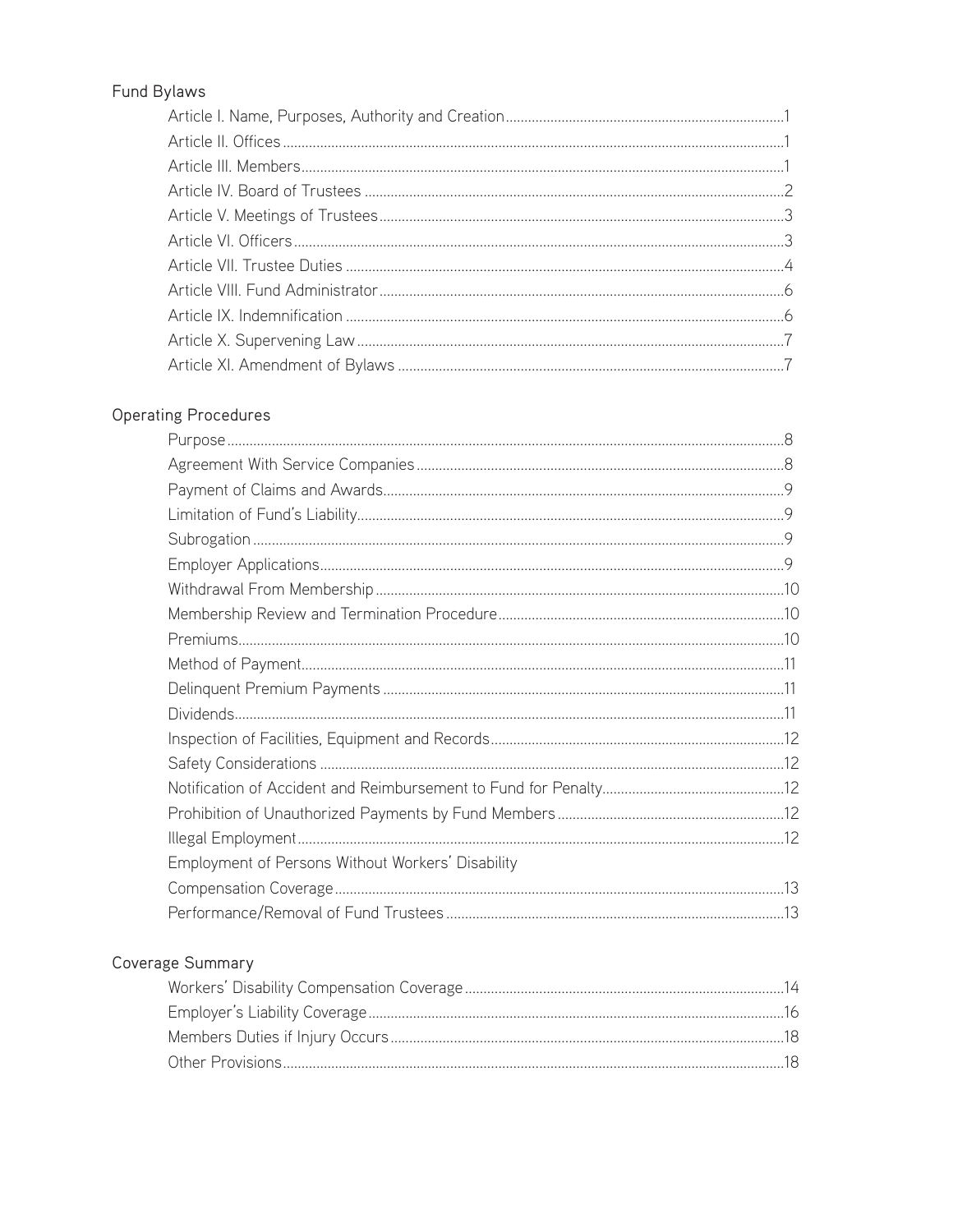#### Michigan Municipal League Workers' Compensation Fund

#### BYLAWS

#### **ARTICLE I** Name, Purposes, Authority and Creation

Section 1. Name The name of the organization shall be the Michigan Municipal League Workers' Compensation Fund (hereinafter "the Fund").

Section 2. Purposes The Fund is a group self-insured program which provides workers' disability compensation benefits to the injured employees of Fund Members. Fund services are designed to provide members with greatly improved loss control information, and to minimize the cost of workers' disability compensation claims. The Fund also provides information about State administrative activities and group representation on legislative issues involving workers' disability compensation.

Section 3. Authority The Fund is comprised of public employers of the State of Michigan (hereinafter "Members") which are authorized and approved under Section 611(2) of the Workers' Disability Compensation Act, PA 317 of 1969, as amended, (MCLA 418.611, MSA 17.237 (611)) (hereinafter "the Act"), to enter into agreements to pool their liabilities under the Act for the purpose of qualifying as self-insurers.

Section 4. Creation The Fund was created by the Michigan Municipal League (hereinafter "the League") pursuant to a resolution of the League Board of Trustees adopted on July 17, 1976.

#### ARTICLE II **Offices**

Section 1. Principal Office The principal office of the Fund shall be located in the City of Ann Arbor, Michigan.

Section 2. Other Offices The Fund may have offices at such places within the State of Michigan as the Board of Trustees may determine or the business of the Fund may require.

#### ARTICLE III Members

Section 1. Class of Members There shall be one class of membership in the Fund.

Section 2. Eligibility Any city, village, township, county, or other public agency that is considered by the Michigan Workers' Compensation Agency (herein after "the Agency") as a public employer is eligible for consideration as a Fund Member. Cities and villages must maintain membership in the League, and other Members must maintain limited associate status in the League, to maintain their eligibility for Fund membership.

Section 3. Requirements Each Member shall be required to:

- (a) Adopt and execute any agreements required by law or the Fund's Board of Trustees;
- (b) Make and enforce such reasonable safety regulations and take such safety precautions as may be required by the Fund;
- (c) Comply with the policies and the operating procedures promulgated by the Board of Trustees; and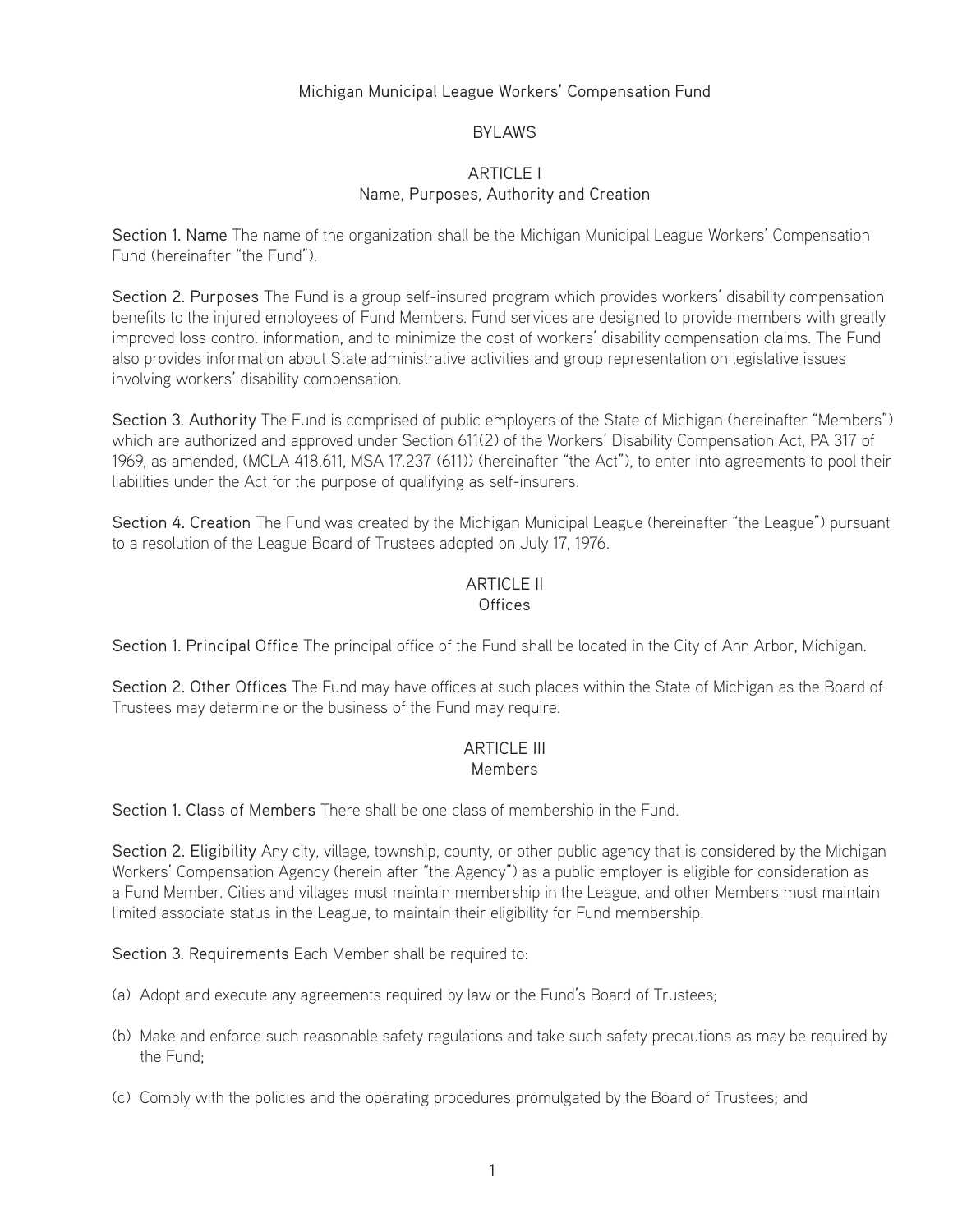(d) Satisfy all other requirements that may from time to time be established by the Board of Trustees and appropriate governmental or regulatory authorities.

### Section 4. Termination

- (a) The Fund will terminate any Member that does not maintain its status as a member or limited associate of the League. A Member's termination will take effect at its next premium anniversary date occurring more than sixty (60) days after the loss of member or limited associate status with the League.
- (b) A Member is required to timely pay to the Fund the premium as determined by the Fund. Failure to pay the premium when due shall subject the Member to termination.
- (c) A Member must comply with policies or operating procedures of the Board of Trustees, and satisfy requirements established by the Board of Trustees or any appropriate governmental agency. Failure to do so may result in termination. A Member that engages in conduct that may be detrimental to the operational or fiscal soundness or efficiency of the Fund is subject to termination. Termination of membership under this subsection shall be carried out under rules established by the Board of Trustees.

Section 5. Withdrawal A Member may withdraw from the Fund by giving at least sixty (60) days notice in writing to the Board of Trustees.

# **ARTICLE IV** Board of Trustees

Section 1. Governing Body The Fund is governed by the Board of Trustees who shall operate the Fund on behalf of the Members pursuant to the Bylaws.

Section 2. Number of Trustees The Board of Trustees shall consist of thirteen (13) Trustees. Twelve (12) Trustees will be elected by the Members and one Trustee will be the Executive Director of the League.

Section 3. Qualifications Other than the Executive Director of the League, a Trustee must be an official or an employee of a Member. A Trustee shall not be an owner, officer or employee of a service agent.

Section 4. Nomination of Trustees Trustees shall be nominated by a committee appointed by the Fund Chair. Two (2) Trustees and the League Executive Director shall be the nominating committee.

Section 5. Election Trustees shall be elected by Members by mail or electronic ballot. The nominees with the highest number of votes shall be declared elected for as many Trustee positions as are to be filled. The vote of each Member shall be cast as determined by each Member's governing body. A Member's governing body has the authority to delegate or assign to the highest ranking administrative employee of the Member, the authority to vote on behalf of the governing body.

Section 6. Term Trustees shall be elected to serve for a term of four (4) years beginning October 1. No Trustee shall serve for more than three (3) consecutive four-year terms, except that the Executive Director of the League shall be a Trustee so long as he/she retains that position. The terms of Trustees elected prior to October 1, 2014 shall be amended to coincide with this provision.

Section 7. Vacancies Any Trustee vacancy due to death, resignation, disqualification or inability to act shall be filled until the next succeeding election by appointment by the remaining Fund Trustees.

Section 8. Disqualification Any trustee who ceases to be an official or an employee of a Member shall cease to be a Trustee.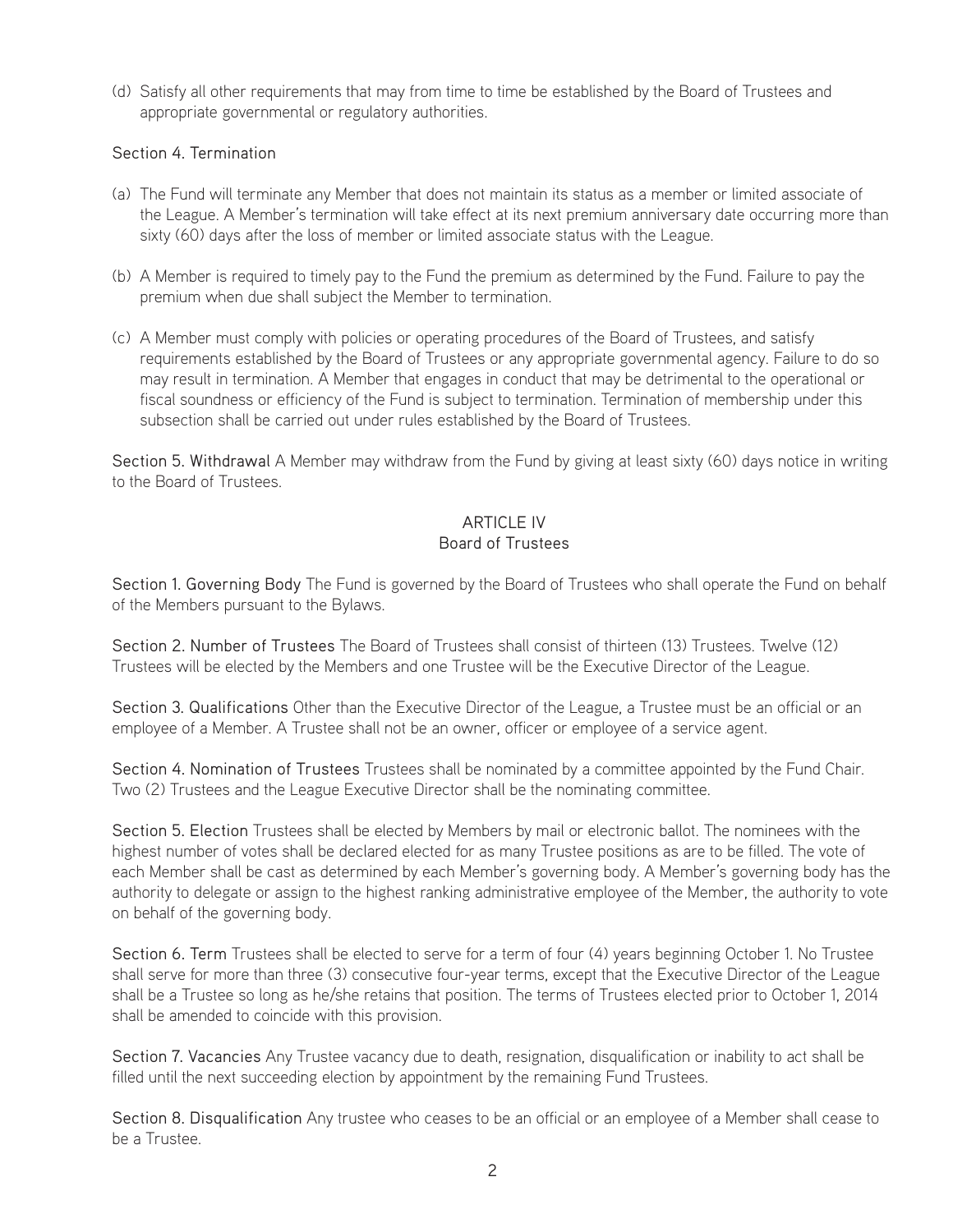Section 9. Removal An elected Trustee may be removed with or without cause by a majority vote of the remaining Trustees.

Section 10. Compensation Trustees shall be entitled to reimbursement of actual expenses incurred in attendance at official Fund meetings, and, except for the League Director, may be reimbursed on a per diem basis for attendance at Fund meetings if approved by a three-fourth vote of Trustees.

#### **ARTICLE V** Meetings of Trustees

Section 1. Time and Place of Meetings There shall be at least two meetings of the Board of Trustees during each Fund year. Meetings of the Board of Trustees will be held at the time and place fixed by the Board or the Chair.

Section 2. Notice of Meetings Written notice of all meetings stating the time, place and purposes of the meeting shall be given either personally, by mail, or by electronic mail not less then seven (7) nor more than sixty (60) days prior to the date fixed for the meeting.

Section 3. Waiver of Notice of Meetings Notice of any meeting of the Board of Trustees need not be given to a Trustee who signs a waiver of notice before or after the meeting. Attendance of a Trustee at a meeting of the Board of Trustees constitutes a waiver of notice of such meeting, except when the Trustee protests at the beginning of the meeting that the meeting is improperly called or convened.

Section 4. Special Meetings Special meetings may be called by the Chair, Fund Administrator, or any four (4) Trustees.

Section 5. Quorum A majority of the Trustees shall constitute a quorum for the transaction of business, and the act of a majority of those Trustees present at any meeting at which there is a quorum shall be the act of the Board, except as provided by law.

Section 6. Conduct of Meetings Meetings of Trustees generally shall follow accepted rules of parliamentary procedure, except for the Chair of the Board shall have authority over matters of procedure and may adopt any other form or procedure suited to the business being conducted.

Section 7. Action Without a Meeting Any action required or permitted to be taken at any meeting of the Board of Trustees may be taken without a meeting or prior notice or vote if, before or after the action, a written or electronic consent thereto is signed by all members of the Board of Trustees. Such consent shall have the same effect as a vote of the Board for all purposes.

Section 8. Participation by Telephone A meeting by means of conference telephone call is permitted in lieu of a personal meeting. Participation in such conference telephone call shall constitute presence in person at the meeting.

Section 9. Participation by Ballot Under rules established by the Board of Trustees, business of the Board may be conducted by mail or electronic ballot.

#### **ARTICLE VI Officers**

Section 1. Election On an annual basis, the Board of Trustees shall elect a Chair, Vice Chair and Secretary. Unless otherwise specified by the Board of Trustees, the Fund Administrator shall be the Secretary of the Fund.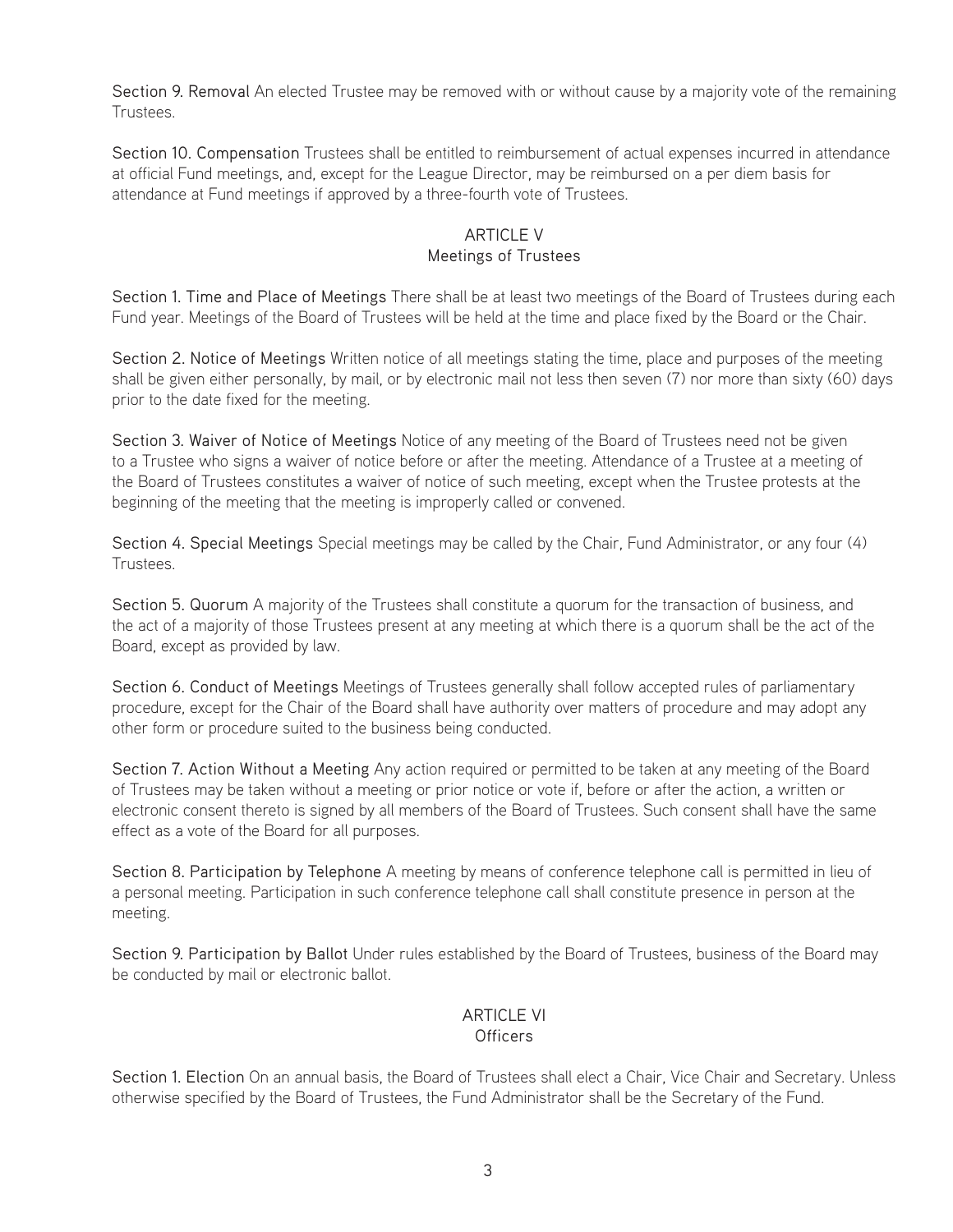Section 2. Term of Office Each officer serves at the pleasure of the Board. The Board of Trustees may remove any officer with or without cause. An officer may resign his or her office at any time, such resignation to take effect upon receipt of written notice thereof by the Board unless otherwise requested by the resigning officer and accepted by the Board. If an office becomes vacant, the vacancy may be filled by the Board of Trustees.

Section 3. Board Chair The Chair shall preside at all meetings of the Members and at all meetings of the Board of Trustees, sign any legal documents on behalf of the Fund as are authorized by the Board of Trustees, appoint such committees as are necessary or appropriate and perform all such other acts and duties as are incident to this office.

Section 4. Vice Chair The Vice Chair shall have such powers and perform such duties as may be assigned to him/her from time to time by the Chair or the Board of Trustees. In case of absence or inability to act of the Chair, the duties of the office shall be performed by the Vice Chair unless the Board shall otherwise direct. When so acting, the duly authorized Vice Chair shall have all the powers of, and be subject to the restrictions upon, the Chair.

Section 5. Secretary The Secretary shall maintain minutes of all meetings of the Board and of the Members and shall keep a record of all votes at such meetings. The Secretary shall give notice of all meetings of the Members and of the Board of Trustees. The Secretary shall keep all records of the Fund.

Section 6. Assistant Secretary There may be elected one or more Assistant Secretary who may be called upon to perform such duties if the Secretary is absent for any reason.

Section 7. Other Officers All other officers, as may from time to time be appointed by the Board of Trustees pursuant to this Article, shall perform such duties and exercise such authority as the Board of Trustees or the Chair shall prescribe.

Section 8. Executive Committee There shall be an Executive Committee consisting of the Chair, Vice Chair and the League Executive Director. The Executive Committee is authorized to act for and on behalf of the Board between Board meetings. The Executive Committee shall provide direction to the Fund Administrator on Board policy and shall exercise Board powers necessary for prudent management of the Fund until matters requiring Board action can be considered at the next regular or special meeting.

Section 9. Absence of Officer In the case of the absence of any officer, or for any other reason that the Board may deem sufficient, the Chair of the Board may delegate for the time being the powers or duties of such officer to any other officer or to any Trustee.

# ARTICLE VII

# Trustee Duties

Section 1. Duties Conferred by Law The Board of Trustees shall have those duties conferred, imposed or authorized by law.

Section 2. Other Duties In addition to those duties conferred, imposed or authorized by law, the Board of Trustees shall carry out all of the duties necessary for the proper operation and administration of the Fund on behalf of the Members, and to that end, shall have all of the powers necessary and desirable for the effective administration of the Fund, including the duty to:

(a) On recommendation of the League Executive Director, designate a Fund Administrator and establish the duties of, supervise, evaluate and determine the terms and conditions of employment of said position;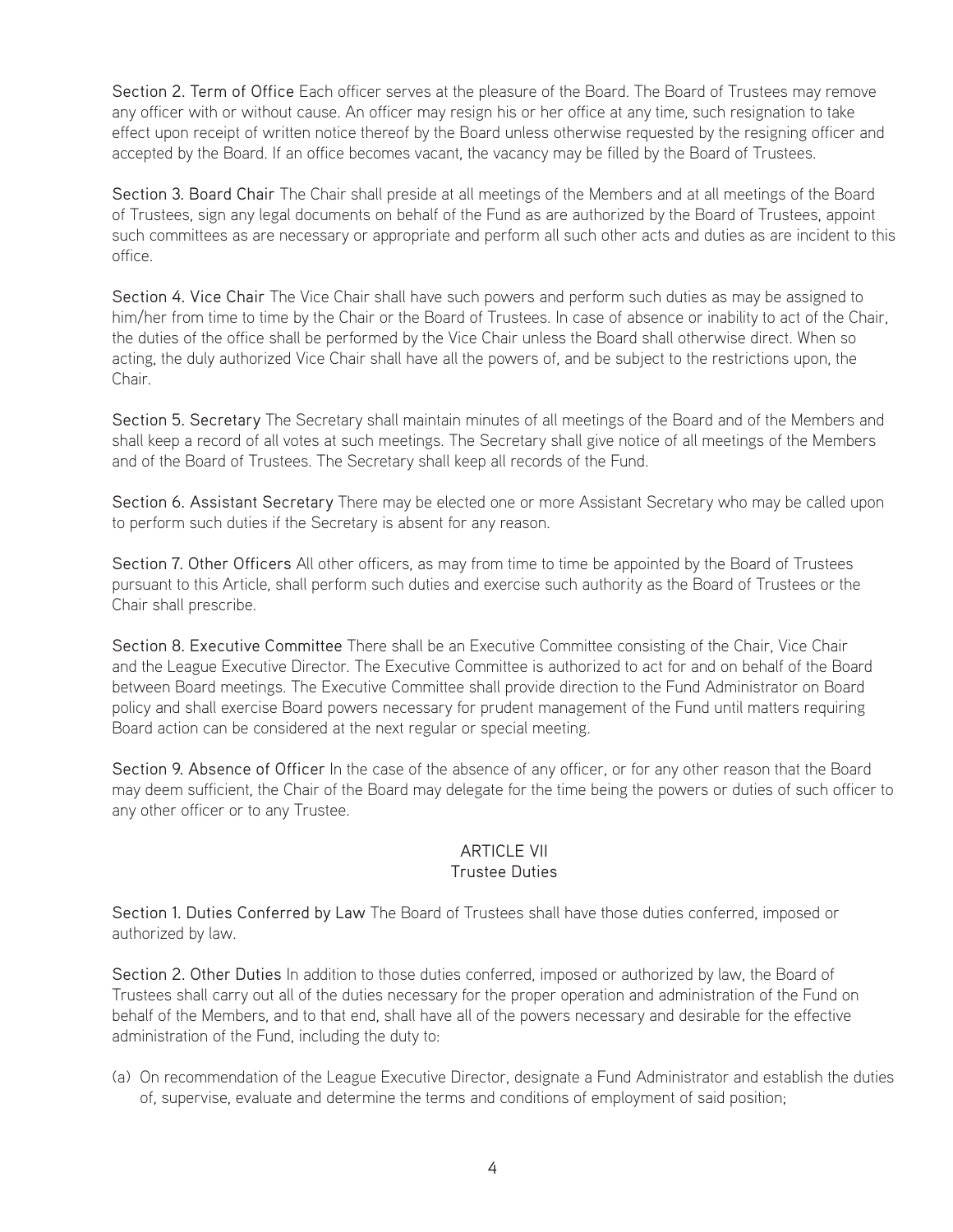- (b) Make provision for proper accounting and reporting procedures for each of the Members so that they shall be informed at all times of the nature of the claims arising within their jurisdiction, the manner in which these claims are being handled and the impact of the same upon the Fund;
- (c) Provide an annual report and an annual independent audit of the receipts and disbursements of the Fund by a certified public accountant and supply a copy of both to each Member;
- (d) Establish rules for the investing of the monies of the Fund by the Fund Administrator so as to keep the same invested according to law. The rules shall provide for banking of the monies of the Fund and the proper security of any and all investments;
- (e) Set requirements for membership in the Fund and approve applications for new Members of those public employers eligible for membership under Article III, Section 2;
- (f) Terminate a Member that fails to comply with the policies or operating procedures of the Board of Trustees, or fails to satisfy any other requirement established by the Board of Trustees and any appropriate governmental agency, or who engages in conduct that is detrimental to the operational or fiscal soundness of the Fund;
- (g) Determine the type and amount of excess insurance or reinsurance as it determines is necessary;
- (h) Determine workers' compensation rates and premiums, subject to the approval of the Agency;
- (i) Return to current members that portion of each Member's contributions and investment income which shall not be required to pay claims, pay administration expenses and fees, or to fund required or appropriate reserves;
- (j) Provide a comprehensive security bond for Fund Trustees, officers and all of the employees of the Fund and for all other persons charged with the duty of handling any of the monies or investments of the Fund;
- (k) Enter into all contracts, leases and agreements necessary or convenient to carry out any of the powers granted under these Bylaws, or by law, including contracts with service agents, legal counsel, accountants and other service professionals. All such contracts, leases and agreements or other legal documents herein authorized shall be approved by resolution of the Fund Trustees, and shall be executed by those individuals designated in such resolution. In the absence of such designation, they shall be executed by the Chair or Vice Chair and attested by the Secretary; and
- (l) Perform any other functions incident to their office.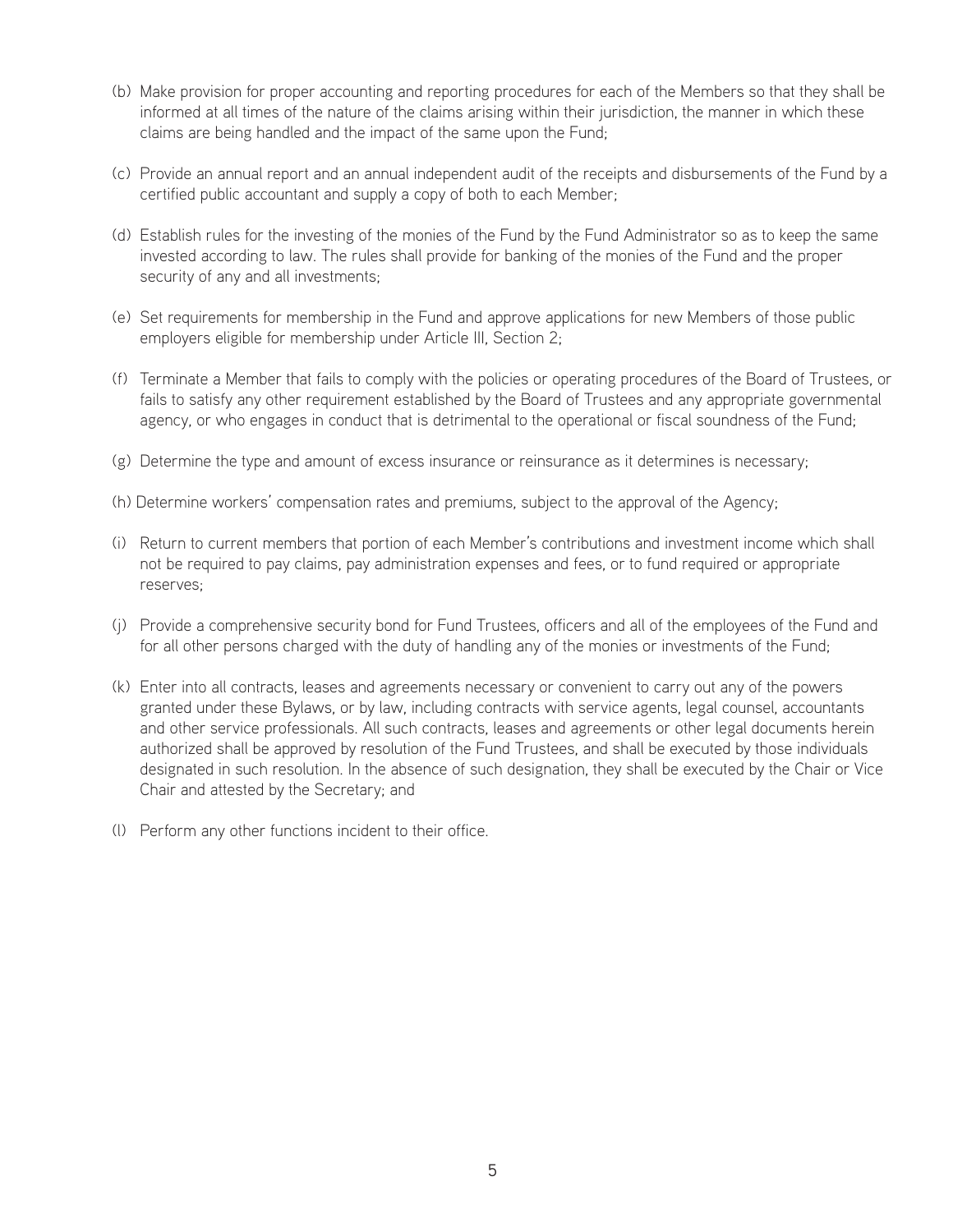# **ARTICLE VIII** Fund Administrator

Section 1. Fund Administrator The Fund Administrator is responsible for the overall administration of the Fund. The Fund Administrator shall provide the overall leadership and supervision for developing and implementing policies and programs of the Fund, subject to the control of the Board of Trustees, and shall ensure that all policies, procedures, orders and resolutions of the Board of Trustees are implemented. The Fund Administrator shall not be an owner, officer or employee of a service agent.

Section 2. Duties The Fund Administrator, subject to approval of the Board of Trustees, shall have the duty to:

- (a) Contract for the performance of services necessary for the carrying out of a self-insurance workers' compensation group program including claims handling, loss control, training, administrative, billing and collecting, legal, financial and investment services and any other services he/she deems necessary for the proper servicing of the Fund;
- (b) Promote the Fund;
- (c) Maintain Fund records;
- (d) Obtain excess insurance and other insurance as deemed necessary; and
- (e) Perform any other functions necessary for the proper servicing of the Fund.

#### **ARTICLE IX** Indemnification

Section 1. Indemnification Any person who at any time shall serve, or shall have served as a Trustee, officer, employee or agent of the Fund, shall be indemnified and held harmless by the Fund against all costs, expenses (including, but not limited to, attorney's fees of any attorney approved by the Trustees of the Fund), judgements, penalties, fines and amounts paid in settlement actually and reasonably incurred in connection with the defense of any threatened, pending or completed action, claim, suit, or proceeding, whether civil, criminal, administrative, investigative, or other. Whether formal or informal, in which he/she may be a party or may be threatened to be made a party by virtue of such person's being or having been a Trustee, officer, employee or agent; providing that the person acted in good faith and in a manner the person reasonably believed to be in or not opposed to the best interests of the Fund or its members, and with respect to any criminal action or proceedings, the person had no reasonable cause to believe that conduct was unlawful.

The termination of any action, suit or proceeding by judgement, order, settlement, conviction, or upon a plea of nolo contendere or its equivalent, except as provided for in Section 2 below, shall not of itself create a presumption that the person did not act in good faith and in a manner which the person reasonably believed to be in, or not opposed to, the best interests of the Fund or its members and, with respect to any criminal action or proceedings, had reasonable cause to believe that the conduct was unlawful.

Section 2. Non-applicability Such indemnity shall not be operative with respect to:

- (a) The person gaining any personal profit or advantage in his/her capacity;
- (b) The dishonesty of a person;
- (c) A person's conflict of interest;
- (d) Willful violation of a statue or ordinance committed by a person or with the person's knowledge and consent; or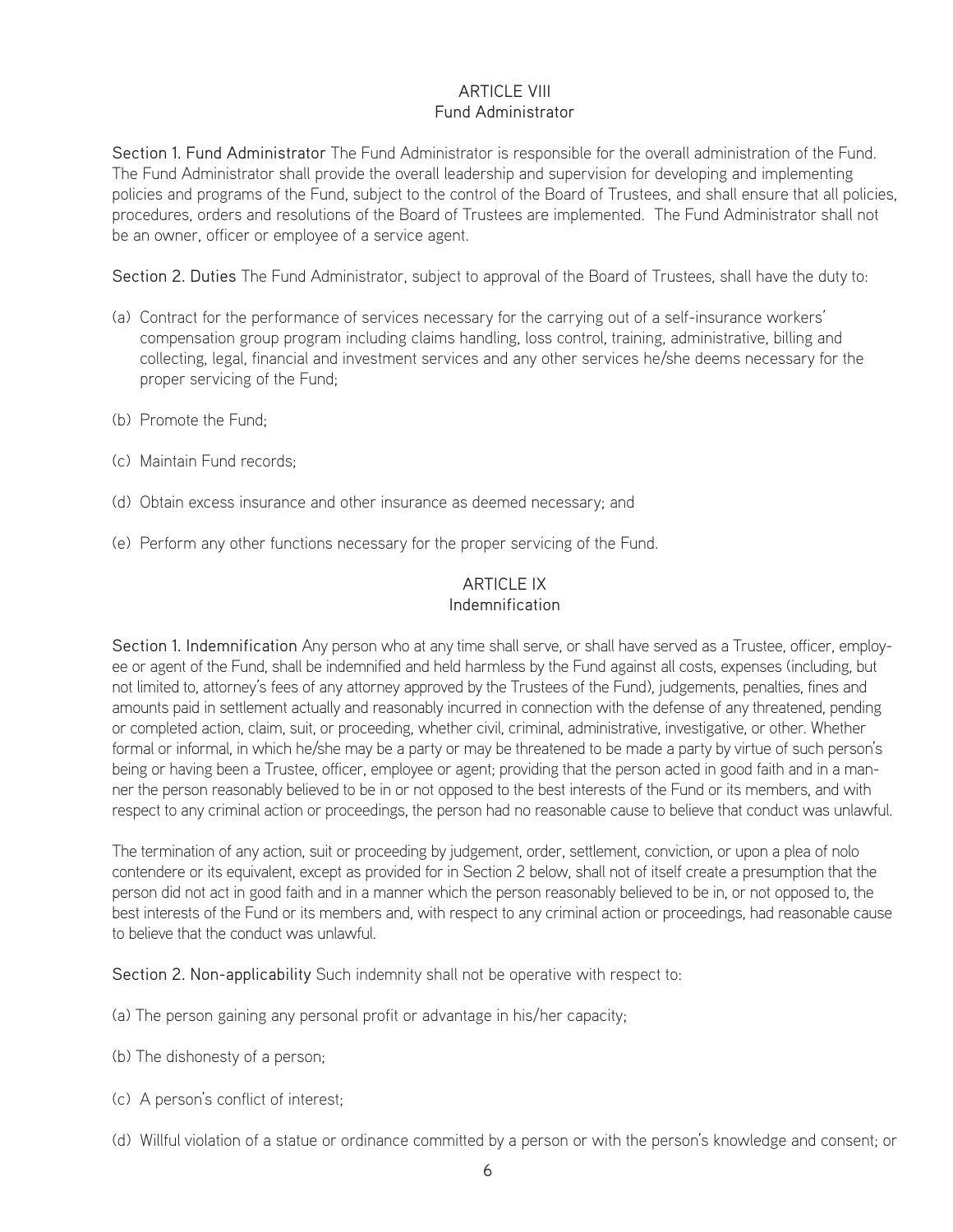(e) Any matter as to which the person shall have been finally adjudged in such action, suit or proceeding to be liable for misconduct in the performance of his or her duties.

Section 3. Authorization of Indemnification Indemnification shall be made upon a determination that indemnification is proper in the circumstances because the person has met the applicable standard of conduct. This determination shall be made in any of the following ways:

- (a) By a majority vote of a quorum of the Board consisting of Trustees who were not parties to the action, suit, or proceeding;
- (b) If a quorum is not obtainable, then by a majority vote of a committee of Trustees who are not parties to the action. The committee shall consist of not less than two (2) disinterested Trustees;
- (c) By independent legal counsel in a written opinion; or
- (d) By the members.

Section 4. Partial Payment If a current or former Trustee, officer, employee or agent is entitled to indemnification for a portion of expenses including attorney's fees, judgements, penalties, fines, and amounts paid in settlement but not for the total amount thereof, the Fund may indemnify the person for the portion of the expenses, judgements, penalties, fines, or amounts paid in settlement for which the person is entitled to be indemnified.

Section 5. Advance Payment Expenses incurred in defending a civil or criminal action, suit, or proceeding may be paid by the Fund in advance of the final disposition of the action, suit, or proceeding upon receipt of an undertaking by or on behalf of the person to repay the expenses if it is ultimately determined that the person is not entitled to be indemnified.

Section 6. Non-Exclusivity The foregoing shall not be deemed exclusive of any other rights to which those indemnified may be entitled.

Section 7. Insurance The Fund may purchase and maintain insurance on behalf of any person who is or was a Trustee, officer, employee or agent of the Fund, or is or was serving at the request of the Fund against any liability incurred by the person in such capacity arising out of the person's status.

### **ARTICLE X** Supervening Law

These Bylaws and any policies and procedures of the Fund are at all times subject to applicable federal, state and local law, including, but not limited to, statues, rules and regulations. Any statutory or regulatory provisions that invalidate, or otherwise are inconsistent with the Bylaws or Fund policies or procedures shall be deemed to supersede the Bylaws or policies or procedures; provided, however, the Board of Trustees shall exercise its best efforts and its sole discretion to amend the Bylaws or policies or procedures consistent with the requirements of law in order to effectuate the purposes and intent of the Bylaws and policies and procedures.

### ARTICLE XI Amendment of Bylaws

These Bylaws may be amended or repealed only by a majority vote of the entire Board of Trustees, provided that notice of such amendment or repeal has been given to each Trustee by mail or electronic mail at least two weeks before the meeting, unless a Trustee not receiving such notice shall have waived such notice, or shall be personally present at such meeting as above provided. Any amendment shall be subject to the approval of the Agency.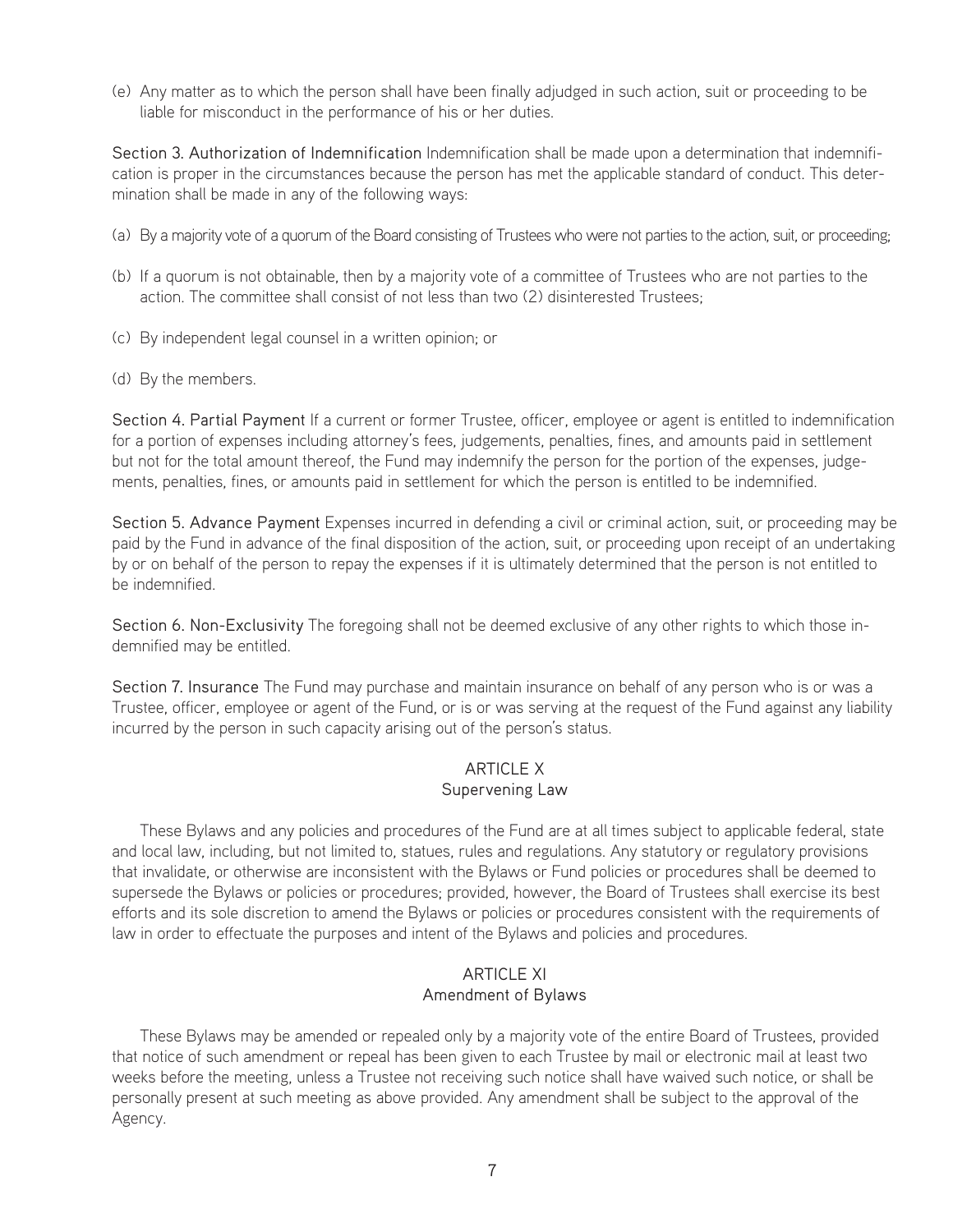## Michigan Municipal League Workers' Compensation Fund Operating Procedures

#### Preamble

Pursuant to the authority given to the Fund Trustees under Article VII of the Fund Bylaws, the Fund Trustees have adopted the following operating procedures for the effective administration of the affairs of the Fund. All Fund Members are bound by these procedures and any future procedures or policies promulgated by the Fund Trustees. Fund Members are also subject to the provisions contained in the Bylaws.

# SECTION 1

### Purpose

The Michigan Municipal League Workers' Compensation Fund is a group self-insured program which provides workers' disability compensation benefits to the injured employees of Members. Services are designed to provide Members with improved loss control efforts, and to minimize the cost of workers' compensation claims. The Fund also supplies Members with information about state regulatory activities and group representation on legislative issues involving workers' compensation.

## SECTION 2 Agreement With Service Companies

- (a) The Fund's Board of Trustees has approved agreements with the Michigan Municipal League and with service conpanies to provide the following services:
	- 1. Inspect the work places, operations, machinery and equipment owned or operated by the participating members of the Fund;
	- 2. Consult with and advise the Fund and its participating members as to medical and nursing services, including hospitalization and rehabilitation;
	- 3. Compile and file notices and reports required under the Workers' Disability Compensation Act (hereinafter "the Act"); conduct any necessary investigation order to determine the liabilityof the participating Member under the Workers' Disability Compensation Act; and process any and all lawful claims under rules established by the state Agency and the Fund Trustees;
	- 4. Furnish the Fund and participating members with periodic reports of all accidents and occupational diseases, and of all payments made and reserves set up or benefits and expenses resulting from liability and/or reasonably anticipated liability for injuries and occupational diseases sustained by employees;
	- 5. Adjust the normal premium payable by participating members by allowing for favorable or unfavorable experience so as to determine and assign premium modifications for each Member annually in accordance with rules established by the Agency and with policies established by the Fund Trustees;
	- 6. Maintain records of all premium payments to the Fund in accordance with such rules as the Fund Trustees adopt;
	- 7. Perform payroll audits of participating Members;
	- 8. Prepare on behalf of the Fund and the participating Members for all scheduled hearings before the Bureau and generally administer all other details pertaining to participating Members' obligations to their employees under the Act;
	- 9. Perform such other related services as may be reasonably necessary for the operation of the Fund; and
	- 10. Each member accepts the service contractors of this Fund as its agent and attorney-in-fact to act in its behalf and to execute all waivers, agreements, excess insurance contracts, and service contracts; to make or arrange for the payment of claims, medical expenses, and all other things required or necessary under Michigan law and the rules, regulations and Bylaws as now provided or as hereafter promulgated by the Trustees and the Agency.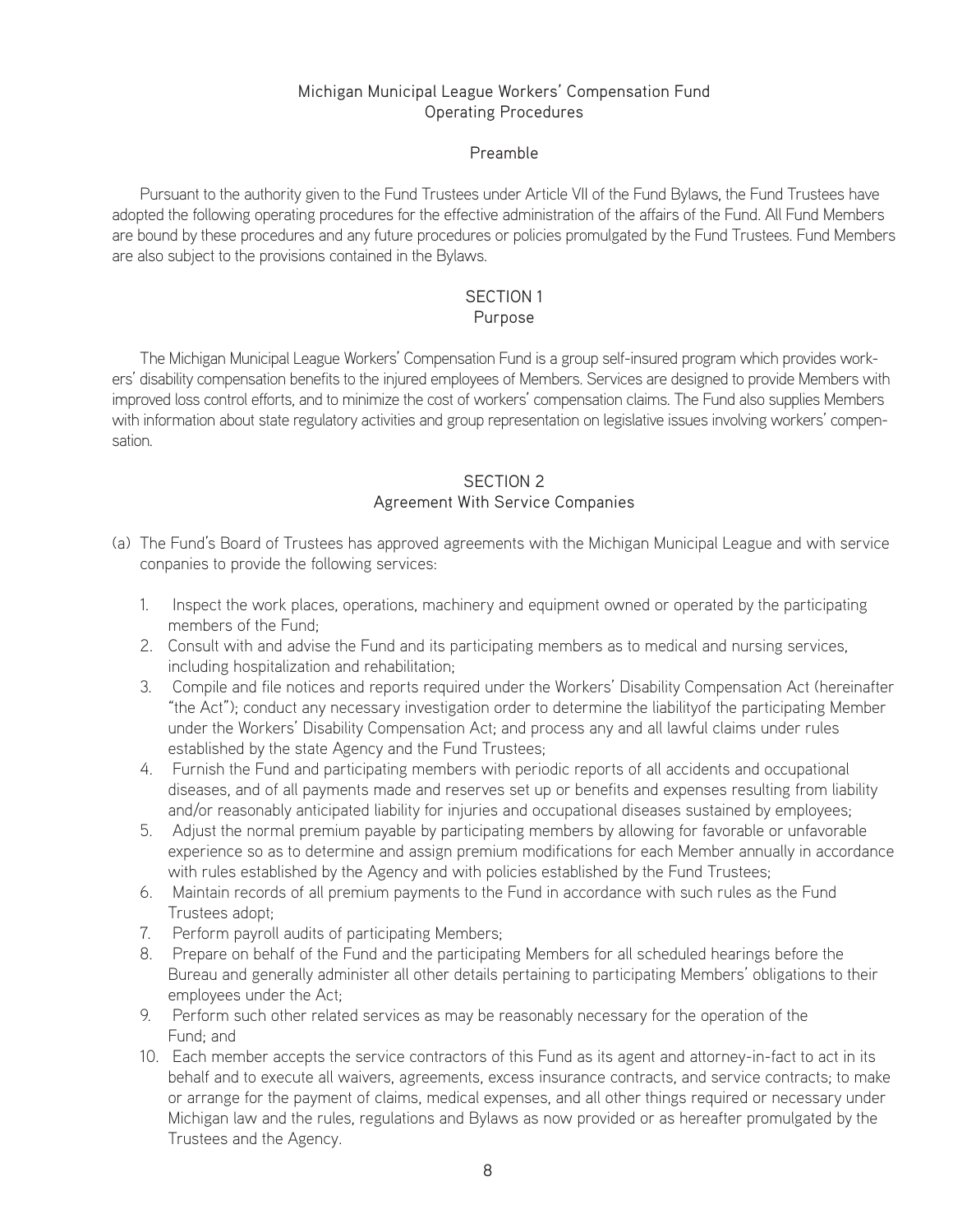#### SECTION 3 Payment of Claims and Awards

(a) All claims are investigated by designated service contractors. The service contractors are authorized to settle claims up to a designated amount established by the Fund Trustees without advance notice or approval of the Fund Trustees. In such cases, the service contractor will file a subsequent report to the Fund Administrator and Fund Trustees. On claims in excess of this amount, the service contractor shall present the claim to the Fund Trustees for settlement authorization. In those cases where timely action is necessary prior to a scheduled meeting of the Fund Trustees, a three-member executive committee designated by the Fund Trustees is authorized to act on behalf of the Fund Trustees to authorize settlements or take other appropriate action.

Final settlement authority shall be at the discretion of the Board of Trustees. Each Member delegates and assigns to the Fund all authority to redeem/settle cases and each Member consents to the redemption/ settlement negotiated by the Fund.

- (b) With respect to all claims that are not settled, the Fund shall pay all lawful awards made by the Agency against any Member predicated on a claim by an employee of any Member, arising out of and in the course of such claimant's employment, and which award shall have been sustained by the courts where an appeal by either party is taken.
- (c) Any lawful award entered by the Agency against a Member, if the award is upheld on appeal, shall be a liability of the Fund jointly but not severally. Liability of any Member shall be determined on a proportionate basis in accordance with such Member's net contribution to the Fund. An assessment shall be a contractual obligation of the Member.

## SECTION 4 Limitation of Fund's Liability

The liability of the Fund is specifically limited to such obligations as are imposed by the Workers' Disability Compensation Act.

#### SECTION 5 Subrogation

Each Member agrees that in the event of the payment of any loss by the Fund under this contract, the Fund shall be subrogated to the extent of such payment to all the rights of the Member against any person or other entity legally responsible for damages for said loss, and in such event the Member hereby agrees to render all reasonable assistance, other than pecuniary, to effect recovery.

#### SECTION 6 Employer Applications

Applications for Fund membership are submitted on an approved form to the Fund Administrator, or to the designated service company. The Fund Trustees consider and act upon each application. Concurrence by a majority of the Trustees is required in order for an applicant to be admitted as a Member.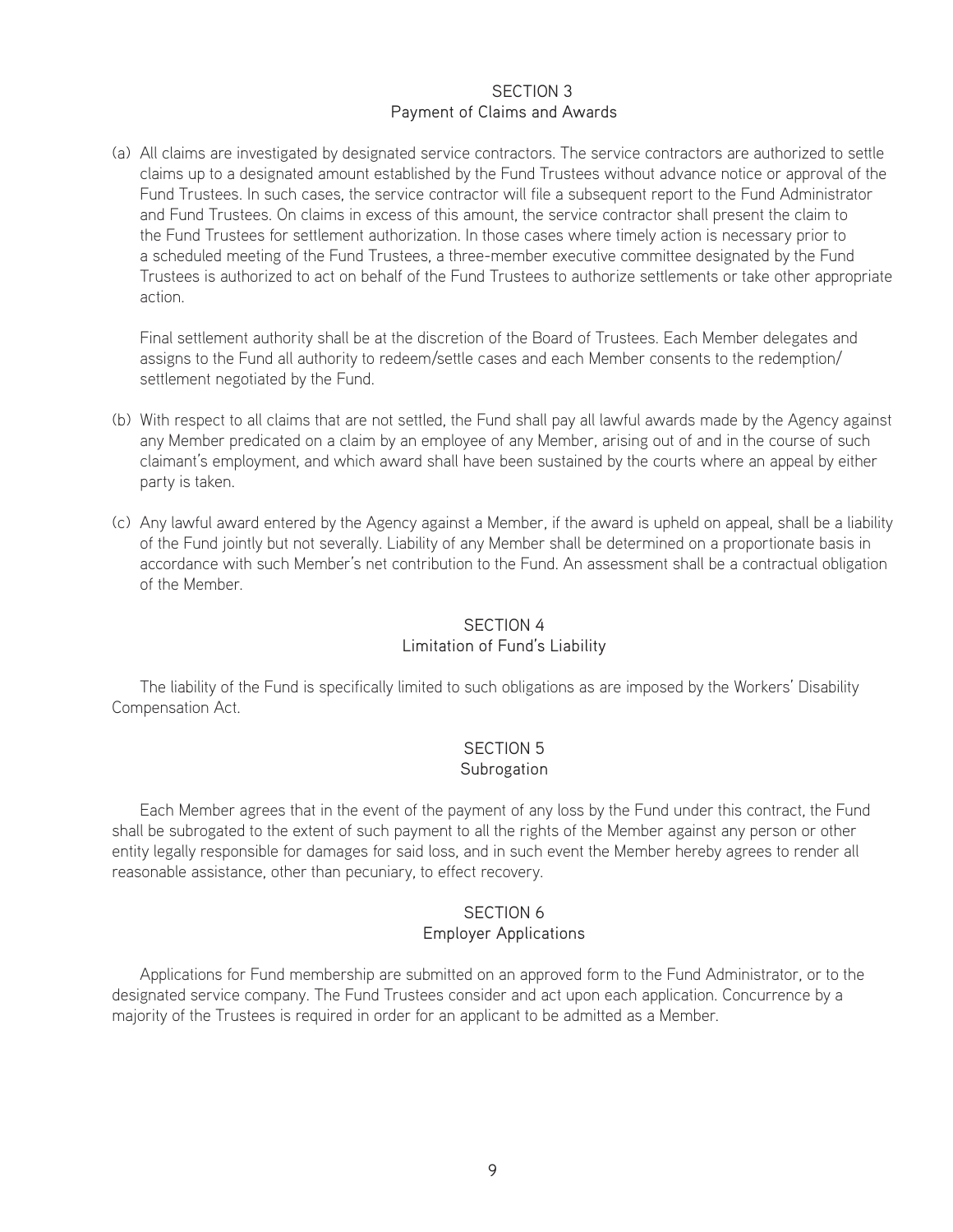### SECTION 7 Withdrawal From Membership

Any Fund member may withdraw from the Fund by giving at least sixty (60) days notice in writing to the Fund Board of Trustees. The premium for Members withdrawing from the Fund, other than at the end of the Fund year, shall be determined by the Trustees.

#### SECTION 8 Membership Review and Termination Procedure

- (a) When, in the determination of the Fund Administrator, a Member has engaged in conduct, other than nonpayment of premiums, that warrants review of that Member's membership status, the Fund Administrator shall file a written report with the Board of Trustees. Said report shall contain a summary of the facts and the Fund Administrator's recommendations regarding continued membership status.
- (b) A copy of the Fund Administrator's report shall be served by mail or electronic mail on the Member along with a Notice of Hearing of the Board of Trustees. Said notice of Hearing shall include the place, date and time of the hearing and a request to have representation at the hearing. At its discretion the Board of Trustees may submit written questions to the Member, written answers to which must be mailed to the Fund Administrator no later than seven (7) calendar days prior to the date of the hearing. A Member objecting to the report and recommendations of the Fund Administrator shall submit a written or electronic statement to the Board of Trustees setting out in detail the basis for the objection and any other information the Member desires to submit. Said statement must be mailed or emailed to the Fund Administrator no later than seven (7) calendar days prior to the hearing.
- (c) The Board of Trustees shall meet at the time and place designated in the Notice of Hearing. The Member shall be entitled to be represented at the hearing and present an oral statement and other information.
- (d) Following the hearing, the Board of Trustees shall affirm, modify or reject the recommendation of the Fund Administrator. The Board of Trustees shall have the authority to place a Member on probation, the terms and duration of which it shall determine. A copy of the Board of Trustees' decision shall be served by mail or electronic mail on the Member.
- (e) In the event that the Trustees vote to terminate membership, such termination shall not take place for at least twenty (20) days after the Member and the Agency have received notice of the termination. The duration of the notice period shall be determined by the Trustees.
- (f) When a Member has failed to pay its premium when due, said Member may be terminated from the Fund without a hearing. Said termination shall be effective at 12:01 a.m. on the twenty first (21<sup>st</sup>) day after notice of termination has been received by the Member and the Agency.
- (g) The action of the Board of Trustees shall be final and binding.

#### SECTION 9 Premiums

The premium of Members is developed using rates established by the Fund actuary and approved by the Agency. Each Member is separately rated, based upon its prior claim experience.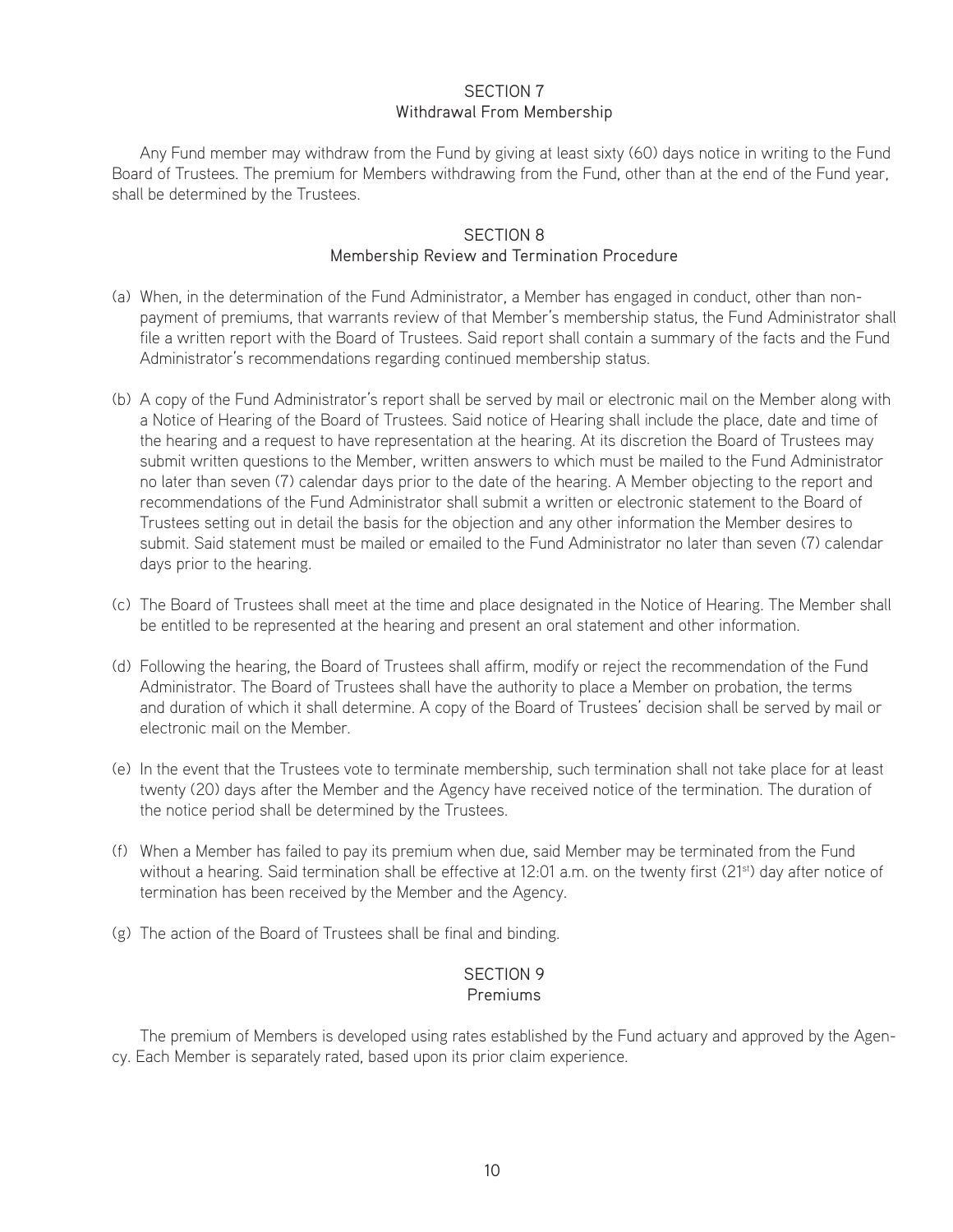### SECTION 10 Method of Payment

Members are expected to pay their full annual estimated premium at inception of each Fund year. The Fund may offer a quarterly installment payment plan as provided by Section 500.2016 (b) of the Insurance Code of 1956, also known as P.A. 218 of 1956.

#### SECTION 11 Delinquent Premium Payments

- (a) Any eligible employer shall be required to make payment of the required premium as a condition of becoming or remaining a Member.
- (b) Any Member which fails to pay a premium or portion thereof within twenty (20) days of the due date shall be terminated pursuant to Fund Bylaw III.4. (b).
- (c) The Fund shall make appropriate refunds or billings at the conclusion of each payroll audit of each Member. Audited payroll billings shall be payable by Members within twenty (20) days after the due date. A late payment charge of ten percent (10%) of the billing shall be imposed and collected for any payment or portion thereof made after twenty (20) days following the due date. A bona fide dispute between the Fund or any agent of the Fund and a Member over the audited payroll or any billing resulting therefrom, upon written notice to the Fund by the Member within twenty (20) days following the due date, shall be resolved pursuant to Fund Bylaw Article XI, and no late payment charge shall be made during the period of dispute. A Member shall have twenty (20) days following final decision by the Fund Trustees to pay a disputed audited payroll billing, and thereafter a late payment charge of ten percent (10%) shall be imposed and collected on any amount paid thereafter.

# SECTION 12

#### Dividends

That portion of Members' contributions and investment income which shall not be required to pay claims, pay administration expenses or to fund required or appropriate reserves may be returned to current Members of the Fund at the discretion of the Board of Trustees, when authorized by the Agency.

Former Members who were members on or after December 31, 1998, are eligible to receive a pro rata share of the dividend approved by the Agency to be distributed for any Fund year in which they were Members. Former Members are entitled to receive their share after Distribution Date. The Distribution Date is defined as the later of either (1) the date two years and one day after they ceased to be a Member or (2) the date when all the former Member's claims are closed. A former Member's distribution will not exceed the lesser of the former Member's pro rata share of the difference, if any, between (a) the audited premium paid by the former Member and (b) the sum of (i) the amount of dividends received by the former Member, plus (ii) the amount paid by the Fund related to the former Member's claims including, but not limited to, statutory benefits and allocated loss adjustment expenses, plus (iii) the Member's pro rata share of administration expenses and fees. This amount will be determined based on the former Member's entire membership period. Dividends declared before the Distribution Date will be held in a contingency fund pending recalculation of the amount owed, if any, to the former Member on the Distribution Date.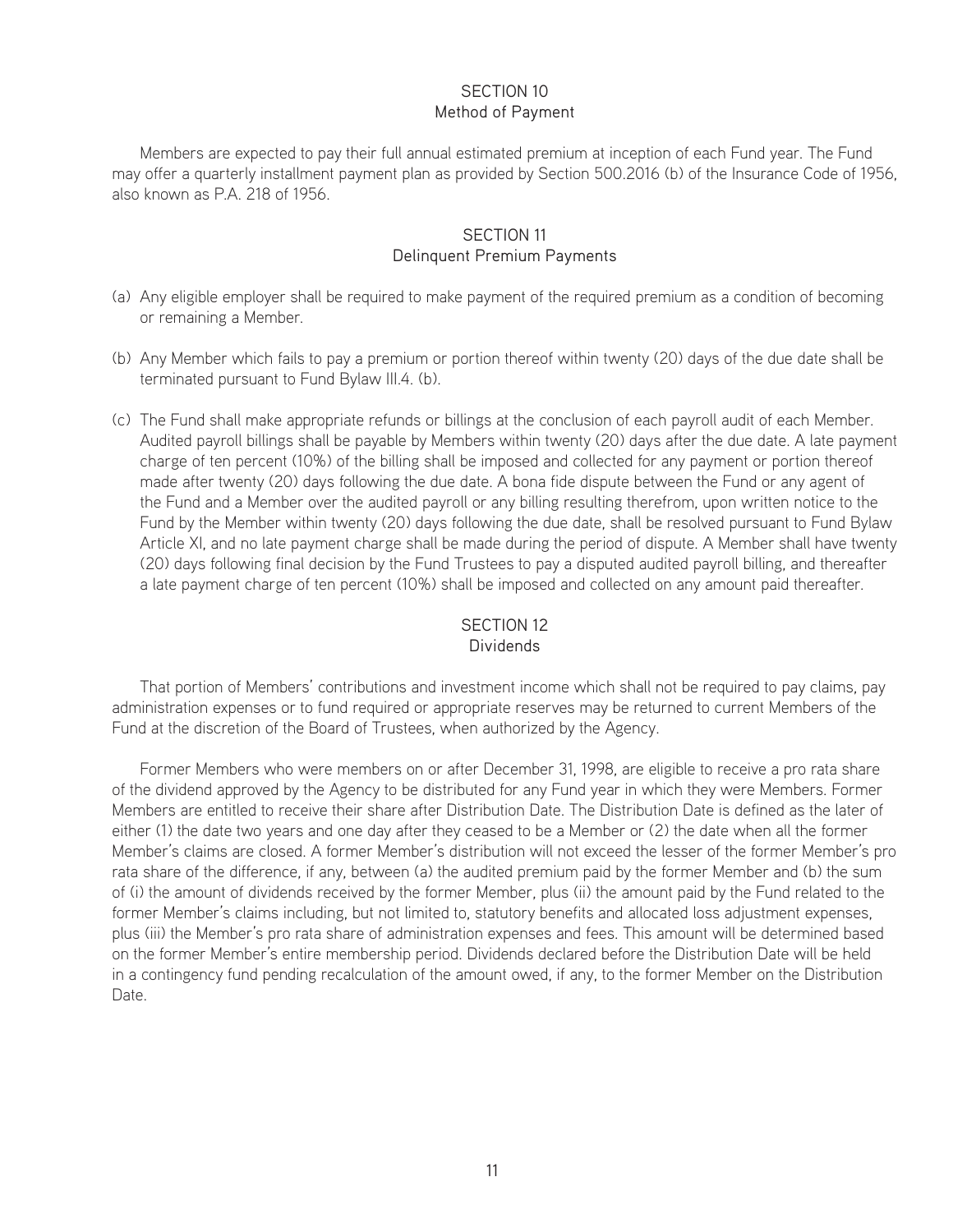#### SECTION 13 Inspection of Facilities, Equipment, and Records

The Fund Trustees, the service company, and any of their agents, servants, employees or attorneys shall be permitted at all reasonable times to inspect the work places, machinery, and appliances covered by this agreement, and shall be permitted at all reasonable times to examine Members' payroll, personnel, injury and accident, and Members' books, vouchers, contracts, documents, and records which show or verify the premium which is payable under the terms hereof. This right to inspect or examine shall continue after termination of membership with respect to all claims or matters arising during or relating to membership status.

# SECTION 14 Safety Considerations

Each member must follow the safety recommendations of the Fund and its loss control service company.

#### SECTION 15

#### Notification of Accident and Reimbursement to Fund for Penalty

- (a) Each Member must give immediate notification to the claims administrator, on the prescribed forms, of any accident and reported claim for any benefits payable under the Act.
- (b) Any penalty levied under Section 801(2) of the Act for failure to pay compensation benefits, medical expenses or travel allowances within thirty (30) days after becoming due and payable, resulting from a Member's failure to give timely notice to the service contractor of an accident or claim for any benefits as heretofore described, may, by a vote of a majority of the Trustees appointed or elected, be assessed against the Member.

#### SECTION 16

#### Prohibition of Unauthorized Payments by Fund Members

No Member shall make voluntary payment of weekly benefits or medical expenses or enter into any agreement with any employee or his agent, committing payment or admitting liability for any workers' disability compensation benefits, as provided in the Workers' Disability Compensation Act, without the prior approval of the Board of Trustees or its designated service contractor. Any participant making such voluntary payments or entering into such an agreement may, by a vote of a majority of Trustees appointed or elected, be held individually and separately liable for reimbursement to the Fund for all benefits and medical expenses paid or committed.

# SECTION 17

# Illegal Employment

No Member shall employ any minor in violation of the Youth Employment Standards Act (P.A. 90 of 1978). Any member which employs a minor in violation of the Youth Standards Act may, by a vote of majority of the Trustees appointed or elected, be held individually and separately liable for any penalty payment incurred by the Fund as a result of an injury or illness incurred by a minor.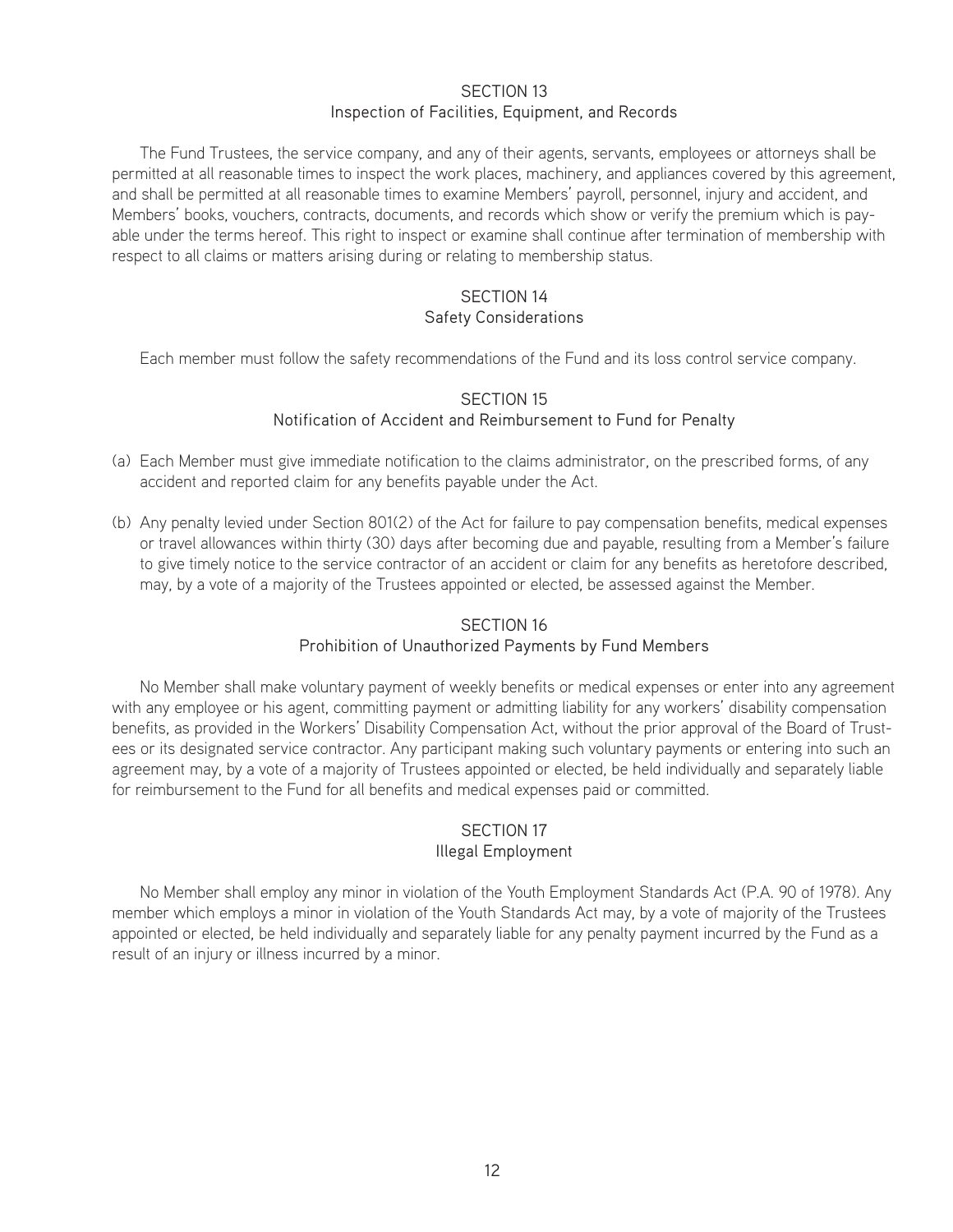#### SECTION 18

#### Employment of Persons Without Workers' Disability Compensation Coverage

Any Member which contracts with any person who does not have current workers' disability compensation insurance according to the provisions of Section 611 of the Act will be charged an additional premium based upon the full amount of the contract. Members must produce certificates of insurance verifying that contractors who are subject to the Act have workers' compensation coverage, or report the cost of the contract in the appropriate classification for premium calculation.

#### SECTION 19 Performance/Removal of Fund Trustees

The Fund Trustees are required to discharge their duties in good faith and with that degree of diligence, care and skill which an ordinarily prudent person would exercise under similar circumstances. Grounds for removal include, but are not limited to; failure to attend regularly scheduled meetings, breach of confidentiality, conflict of interest and misuse of position.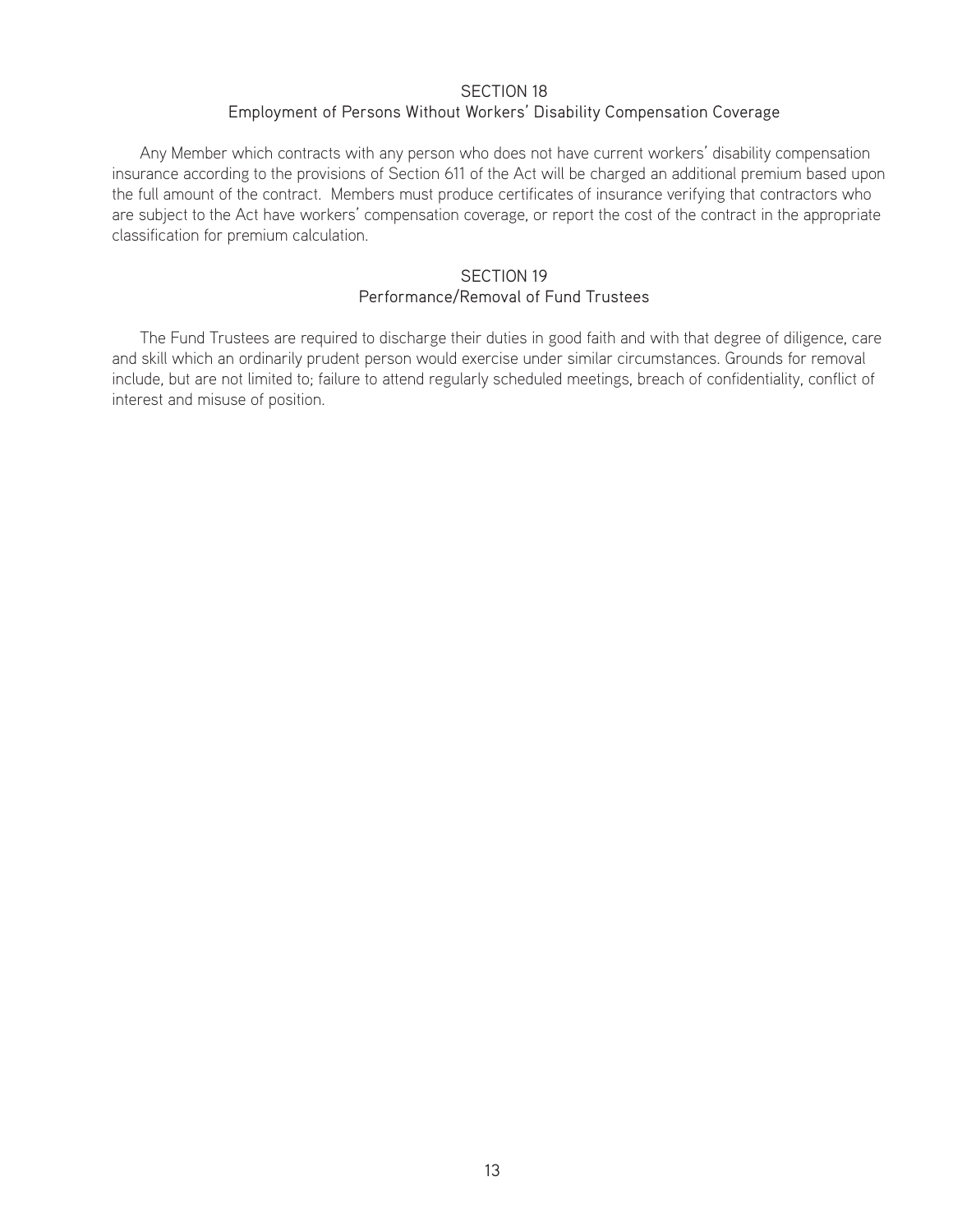#### Michigan Municipal League Workers' Compensation Fund

#### COVERAGE SUMMARY

In return for the payment of the premium and subject to all terms and conditions contained in this Coverage Summary, the Michigan Municipal League Workers' Compensation Fund ("the Fund") agrees to provide each Member with workers' disability compensation coverage (Coverage A) and employer's liability coverage (Coverage B) as required by the Michigan Workers' Disability Compensation Act ("the Act").

### INTRODUCTION

The Fund is authorized by State law to provide its Members with coverage required by the Workers' Disability Compensation Act. The Fund is subject to regulation and approval by the State of Michigan.

# WORKERS' DISABILITY COMPENSATION ACT

All Fund Members are subject to the Workers' Disability Compensation Act of 1969, as amended and any administrative rules in effect during the term of membership in the Fund.

### LOCATIONS

This coverage applies to all of a Member's work places within the State of Michigan. If a Member employs Michigan residents that perform "incidental business" outside the State of Michigan, for isolated jobs outside the State of Michigan, those employees will be covered for those locations and for those jobs.

#### PART ONE Workers' Disability Compensation Coverage (Coverage A)

#### SECTION 1 Coverage

Coverage applies to bodily injury to an employee as provided for and covered under the Act. Bodily injury includes injury by accident or injury by disease. Bodily injury includes resulting death.

- (a) Bodily injury by accident must occur during the membership period.
- (b) Bodily injury by disease must be caused or aggravated by the conditions of employment with the Member. The employee's last day of last exposure to the conditions causing or aggravating such bodily injury by disease must occur during the membership period.

#### SECTION 2 Claim Payments

The Fund will promptly pay all benefits required by the Act.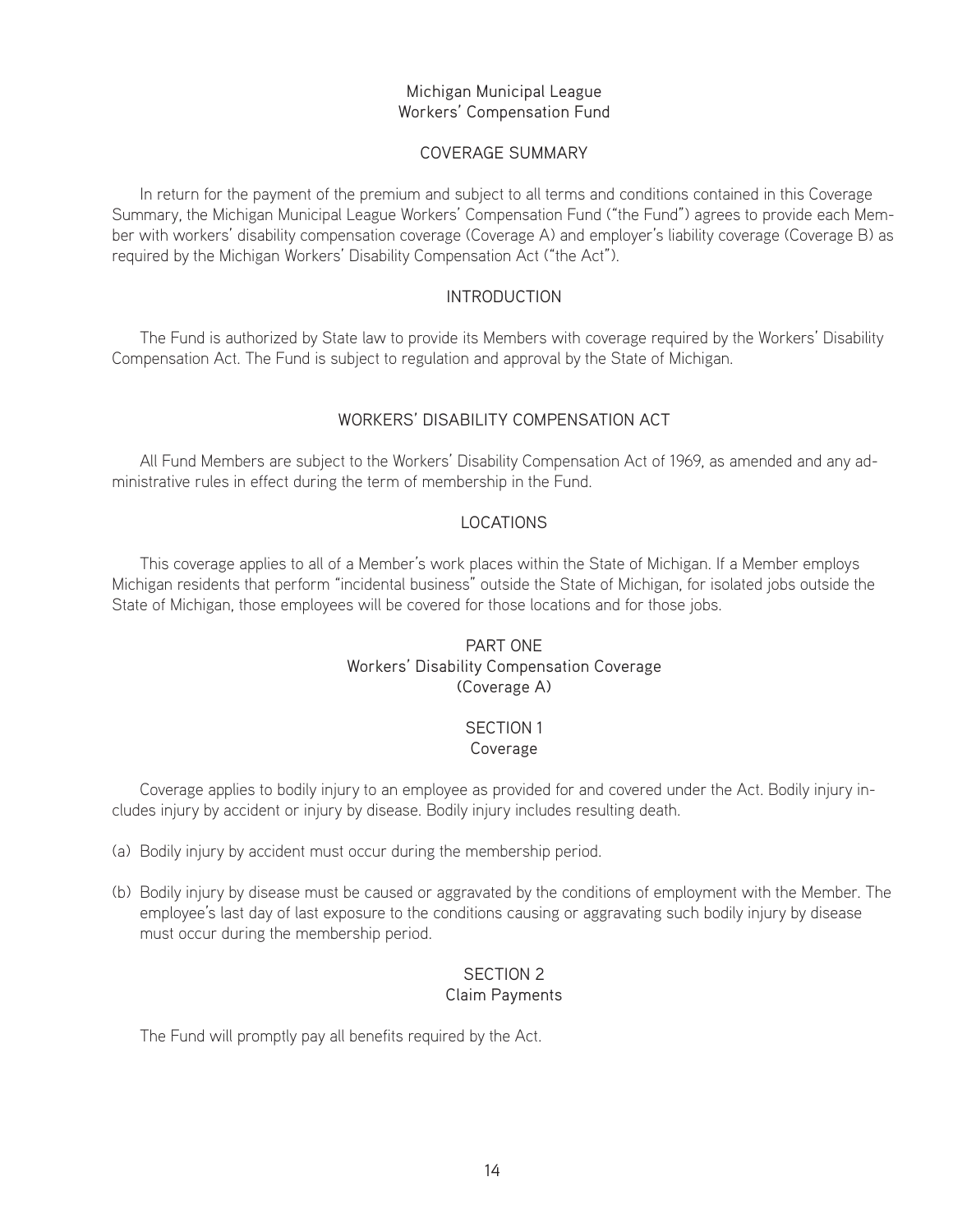#### SECTION 3 Fund Defense

The Fund has the right and duty to defend at its expense any claim, proceeding or suit against a Member for benefits payable pursuant to this coverage. The Fund has the right to investigate and settle these claims, proceedings or suits. The Fund has no duty to defend a claim, proceeding, or suit that is not covered hereunder.

#### SECTION 4 Other Payments

The Fund will also pay these costs, in addition to other amounts payable under this coverage, as part of any claim, proceeding or suit it defends:

- (a) Reasonable expenses incurred at its request, but not loss of earnings;
- (b) Premiums for bonds to release attachments and for appeal bonds in amounts up to the amount payable under this coverage;
- (c) Litigation costs taxed against a Member;
- (d) Interest on a judgement as required by law until the Fund offers the amount due; and
- (e) Expenses incurred by the Fund.

# SECTION 5

#### Other Coverage

The Fund will not pay more than its share of benefits and costs covered by this coverage and other insurance or self-insurance. Subject to any limits of liability that may apply, all shares will be equal until the loss is paid. If any insurance or self-insurance is exhausted, the shares of all remaining insurance will be equal until the loss is paid.

#### SECTION 6 Payments a Member Must Make

A Member is responsible for any payments in excess of the benefits regularly provided by the Act including those required because a Member:

- (a) Engaged in serious and willful misconduct;
- (b) Knowingly employed an employee in violation of law;
- (c) Failed to comply with a health or safety law or regulation; or
- (d) Discharged, coerced or otherwise discriminated against any employee in violation of the Act.

If the Fund makes any payments in excess of the benefits regularly provided by the Act on a Member's behalf, the Member will be required to reimburse the Fund.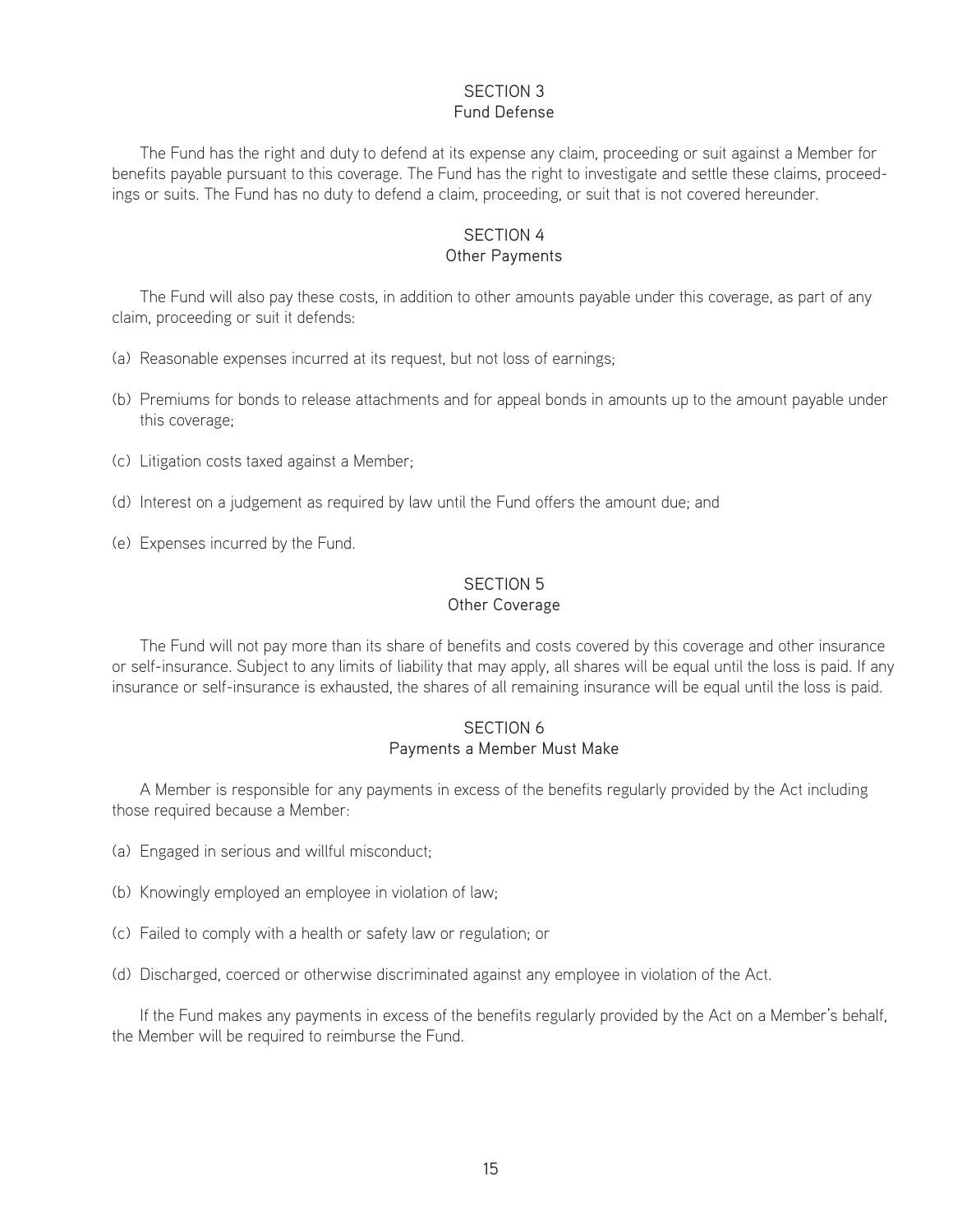# SECTION 7 Recovery from Others

The Fund has the rights of the Member and the rights of persons entitled to the benefits of this coverage, to recover its payments from anyone liable for the injury. A Member must do everything necessary to protect those rights for the Fund and to help the Fund enforce them.

#### PART TWO Employer's Liability Coverage (Coverage B)

# SECTION 1

Coverage

The Fund's employer's liability coverage applies to bodily injury by accident or bodily injury by disease, including death, (which is not covered under Coverage A).

- (a) The bodily injury must arise out of and in the course of the injured worker's employment by the Member.
- (b) The employment must be necessary or incidental to the Member's work in Michigan.
- (c) Bodily injury by accident must occur during the membership period.
- (d) Bodily injury by disease must be caused or aggravated by the conditions of employment with the Member. The employee's last day of last exposure to the conditions causing or aggravating such bodily injury by disease must occur during the membership period.
- (e) If a Member is sued, the original suit and any related legal actions for damages for bodily injury by accident or by disease must be brought in the United States of America, its territories or possessions, or Canada.

# SECTION 2

#### Claim Payments

Subject to a maximum limit of \$2,000,000 per occurrence, the Fund will pay all sums a Member legally must pay as damages because of bodily injury to a Member's employees, provided the bodily injury is covered by Coverage B.

#### SECTION 3 **Exclusions**

Coverage B does not cover:

- (a) Liability assumed under a contract;
- (b) Punitive or exemplary damages because of bodily injury to a worker employed in violation of law;
- (c) Bodily injury to a worker while employed in violation of law with the Member's actual knowledge or actual knowledge of any of the Member's officers or officials;
- (d) Any obligation imposed by a workers' disability compensation, occupational disease, unemployment compensation, or disability benefits law, or any similar law;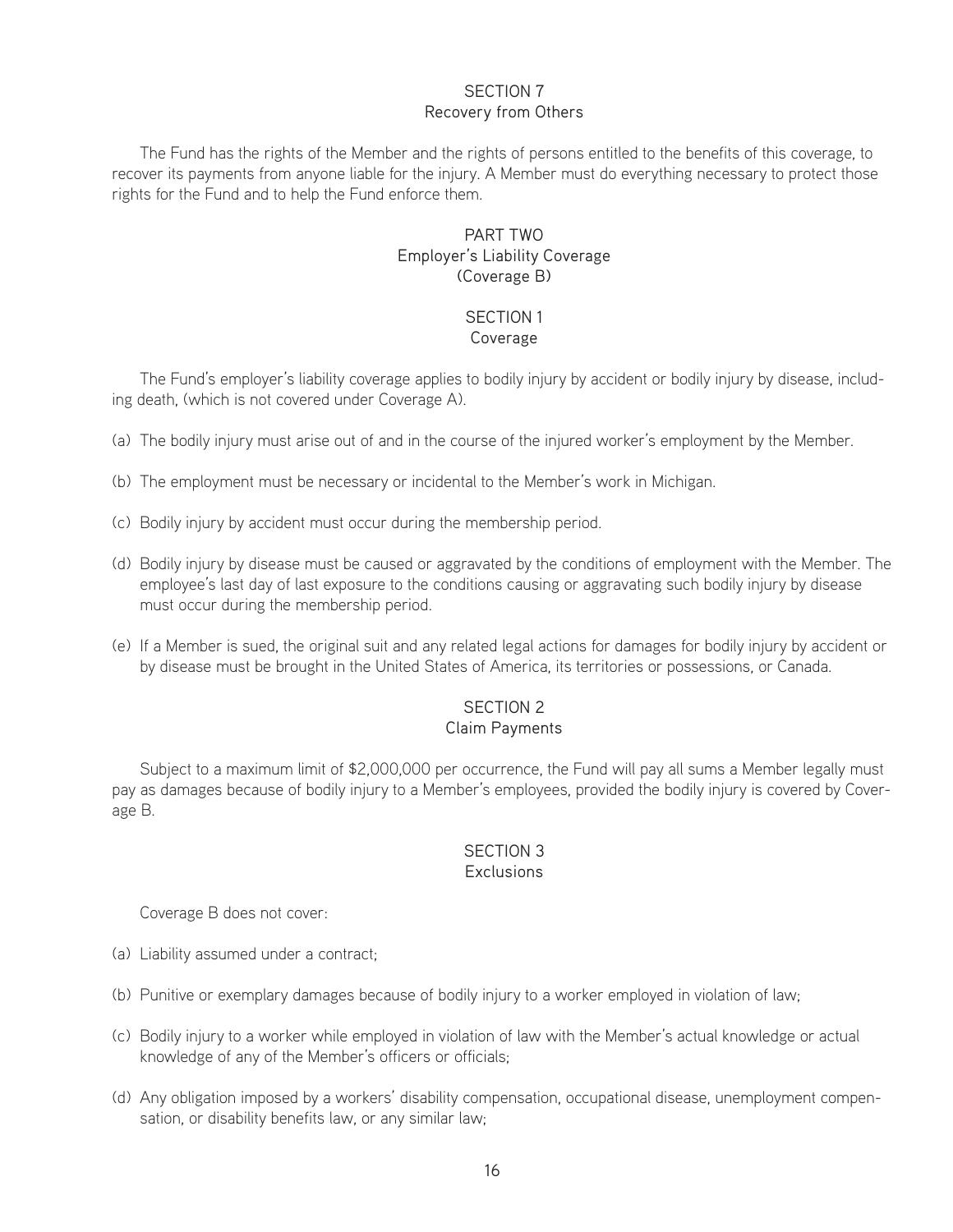- (e) Bodily injury intentionally caused or aggravated by a Member;
- (f) Bodily injury occurring outside the United States of America, its territories or possessions, and Canada. This exclusion does not apply to bodily injury to a citizen or resident of the United States of America or Canada who is temporarily outside these countries; or
- (g) Damages arising out of the discharge of, coercion of, or discrimination against any employee in violation of law.

#### SECTION 4 Fund Defense

The Fund has the right and duty to defend, at its expense, any claim, proceeding or suit against a Member for damages payable by this coverage. The Fund has the right to investigate and settle these claims, proceedings and suits. The Fund has the right to select counsel to represent the Member in any claim, proceeding or suit.

The Fund has no duty to defend a claim, proceeding or suit that is not covered by Coverage B. The Fund has no duty to defend or continue defending after it has paid its applicable limit of liability under this coverage.

#### SECTION 5 Other Payments

The Fund will also pay these costs, in additional to other amounts payable under this coverage, as part of any claim, proceeding, or suit it defends:

- (a) Reasonable expenses incurred at the Fund's request, but not loss of earnings;
- (b) Premiums for bonds to release attachments and for appeal bonds in bond amounts up to the limit of the Fund's liability under this coverage;
- (c) Litigation costs taxed against a Member;
- (d) Interest on a judgement as required by law until the Fund offers the amount due under this coverage; and
- (e) Expenses incurred by the Fund.

# SECTION 6

#### Other Coverage

The Fund will not pay more than its share of damages and costs of this coverage and other insurance or self-insurance. Subject to any limits of liability that apply, all shares will be equal until the loss is paid. If any insurance or self-insurance is exhausted, the shares of all remaining insurance and self-insurance will be equal until the loss is paid.

#### SECTION 7 Recovery from Others

The Fund has a Member's rights to recover its payment from anyone liable for an injury covered under Coverage B. A Member will do everything necessary to protect those rights for the Fund and to help the Fund enforce them.